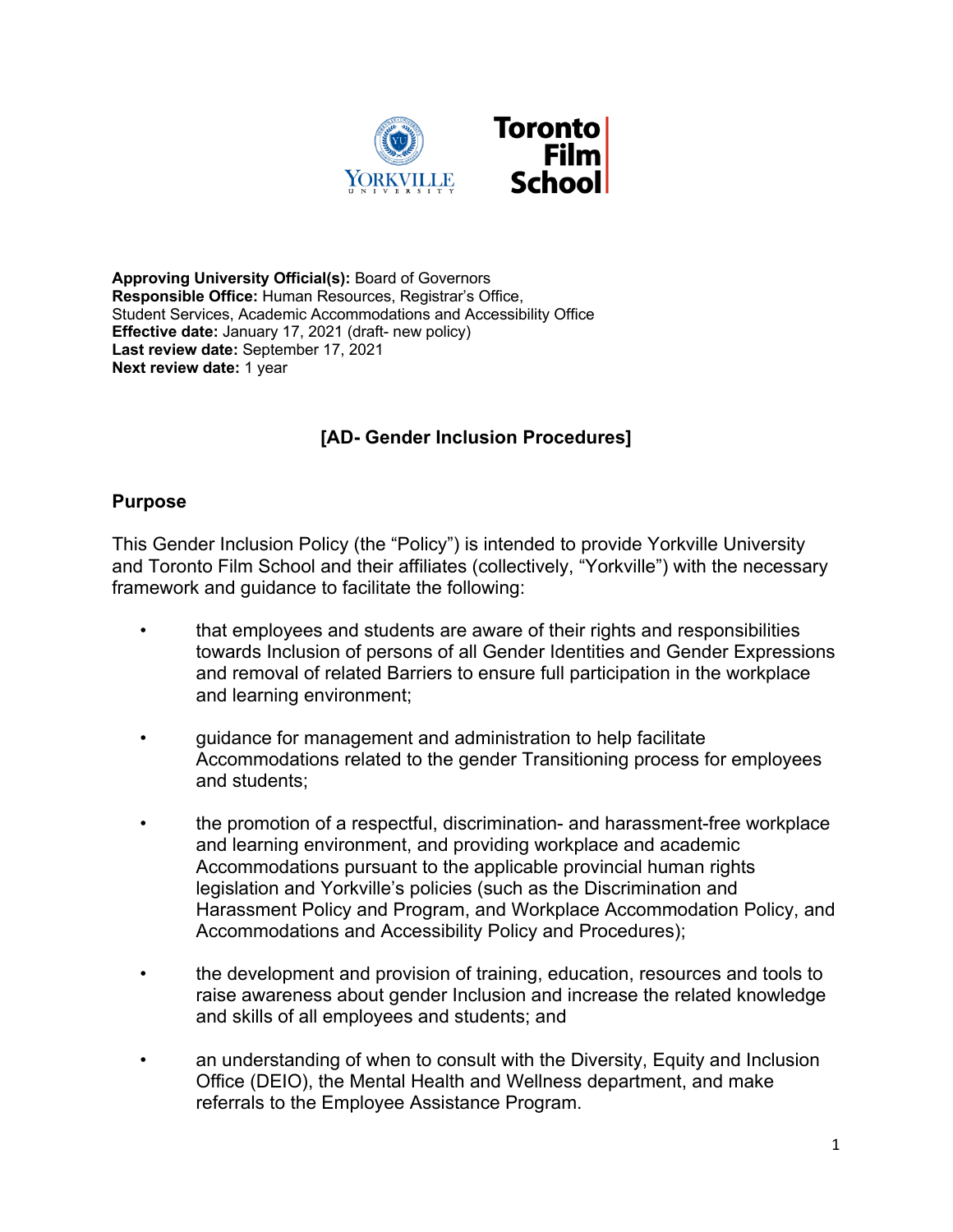# **Audience**

This Policy applies to all academic and academic support activities and departments of Yorkville.

For any concerns regarding discrimination or harassment, employees and students should refer to the Discrimination and Harassment Policy and Procedures that applies to them.

For further information related to workplace Accommodations and Individual Accommodation Plans, employees should refer to the Workplace Accommodation Policy and Procedures. For further information related to student Accommodations and academic Accommodation Plans, students should refer to the Academic Accommodations and Accessibility Policy and Procedures.

# **Procedures**

# Self-Identification

#### *Changes to name and/or gender*

If an employee or student seeks to change the way their name appears in Yorkville documents (hard copy and electronic) to reflect their gender and/or Gender Pronouns, appropriate identification documents may be required in order to ensure against identity fraud.

Employees can make changes to their Preferred/Chosen Name, gender and Gender Pronouns in the Humi Human Resources information system. Only Preferred/Chosen Names are shown publicly whereas an employee's legal name is only seen by Human Resources, Payroll and the employee's supervisor/manager. Legal names are typically shown on official and government-issued documents such as a T4 tax slip, Record of Employment, pay statements, etc.

It is the sole responsibility of the employee/student/graduate to resolve or deal with issues resulting from a name change. To navigate such issues, if required, a student may request a letter from the Registrar's Office confirming their name and student status.

Students can make changes to their Preferred/Chosen Name, gender and Gender Pronouns through completing the applicable Change of Name Form (see Appendices A and B) and sending it to the applicable Student Services or Registrar Office as per the directions on the form. Changes to name will be reflected on a student's official academic record, transcript, and diploma/degree. Please note that if a student's name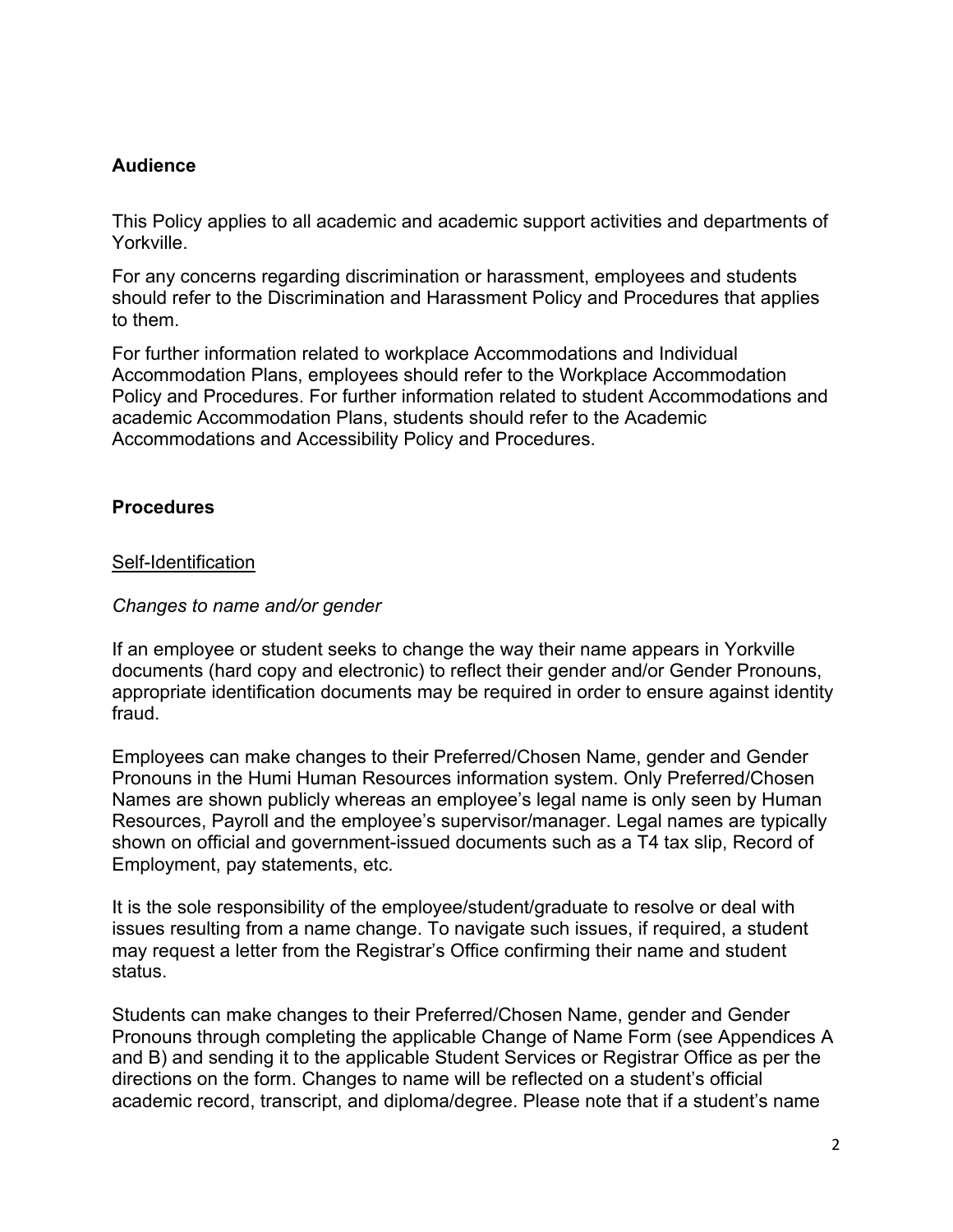has been changed to something other than their legal name (e.g. Preferred/Chosen Name) future employers, licensing bodies, student loan issuers, and other educational institutions may require legal proof that the transcripts and diplomas/degrees being used legitimately belong to the student.

For information on the relevant federal and provincial/territorial government contacts for legal name and gender change processes, please see Appendix C.

# Gender Pronouns

Employees and students may also indicate their Gender Pronouns in their official email signatures, name tags, social media and other profiles, etc. This allows everyone to know what pronouns to use when addressing that individual in order to respect and affirm their Gender Identity and/or Gender Expression. It also creates a safe and inclusive space for people to bring their whole selves to workplace and the learning environment and shows a willingness to respect self-identified Gender Pronouns.

# Washroom access

Yorkville will make efforts to ensure that all members of the Yorkville Community can use washrooms with safety, privacy, and dignity, regardless of their Gender Identity or Gender Expression. All individuals on Yorkville premises have the right to use the washroom that corresponds with their Lived Experience and self-identified Gender Identity and/or Gender Expression without fear of discrimination, harassment, reprisal, or harm. Security on all campuses are stationed near the reception area and individuals are able to get security assistance at any time by approaching them directly in the event that it is required.

Inclusive signage may be used to identify gender Inclusion in washroom facilities, but access is available regardless of whether signage is present or not. Please see Appendices D and E for examples of signage that is recommended to be placed in washroom facilities in order to encourage all-gender Inclusion.

Yorkville employees and management should not direct people to a gendered washroom but should instead inform people of the various washroom options available so they can decide which one to use for themselves. Transgender individuals will not be required to use a separate facility because of the preferences or negative attitudes of others and discrimination and/or harassment will not be tolerated.

# Confidentiality of Information

All members of the Yorkville Community are provided with legal rights to privacy under the applicable national and provincial privacy legislation, which includes the protection of information relating to an individual's Gender Identity and/or Gender Expression. As such, the Transgender status of all members of the Yorkville Community must be kept confidential, except as permitted or required under such legislation. The privacy and confidentiality of any information related to a Transgender individual's Gender Identity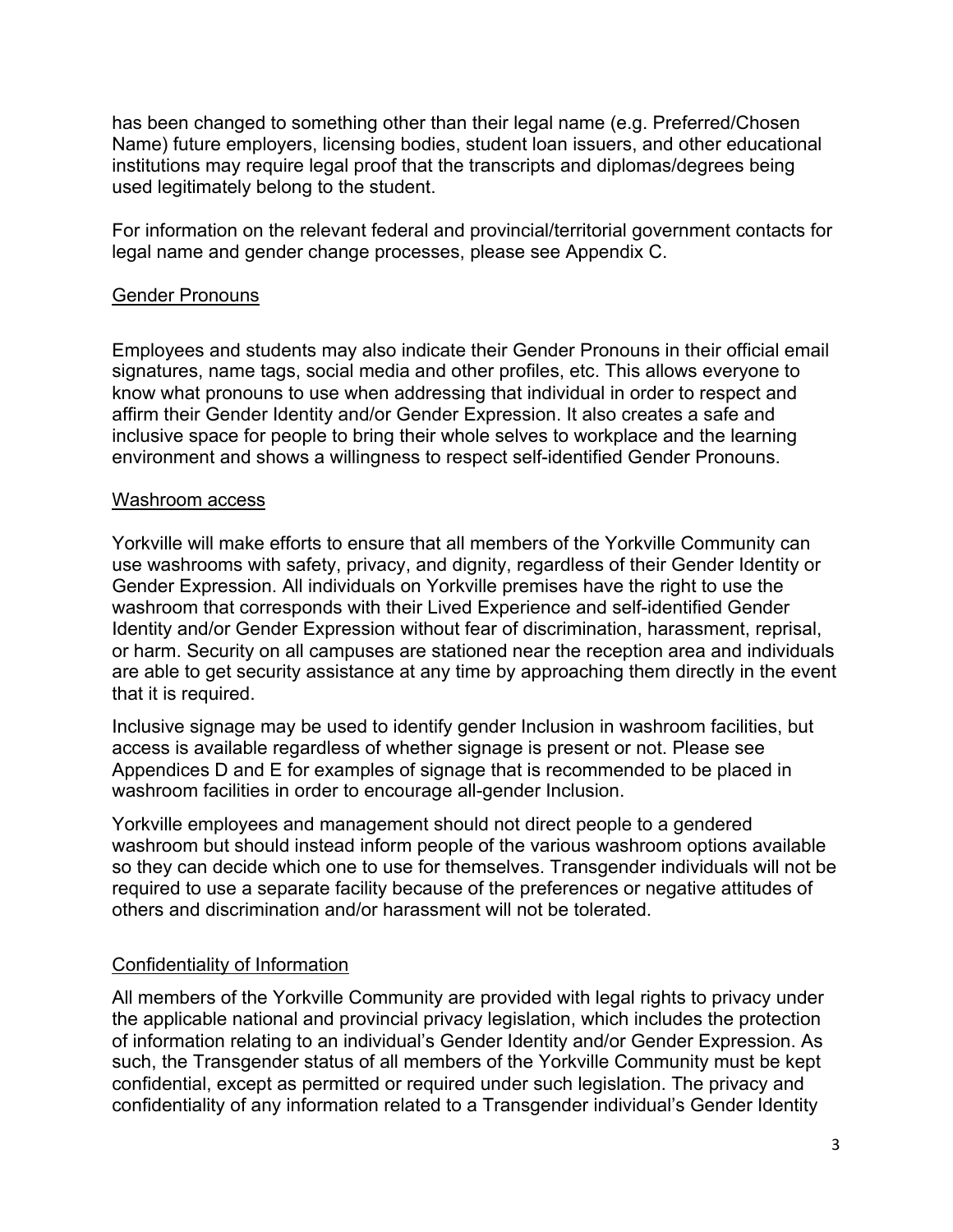will be maximized to the extent possible. This includes information that directly or indirectly identifies that a person's Birth-Assigned Sex is different from their Gender Identity. An individual's Transgender history and medical information will be kept private and confidential, and limited to only relevant information and the people directly involved in helping to meet that individual's needs.

Yorkville is committed to protecting the confidentiality of employee and student personal and medical information. All parties involved in the workplace and academic Accommodation process (including but not limited to: employees, Human Resources, Yorkville departments, supervisors/managers, healthcare professionals, subject matter experts, etc.) shall protect the confidentiality of employee personal and medical information. Records of personal and medical information are kept confidential and separate from employee Human Resources and student records. Human Resources staff and the Academic Accommodations and Accessibility Office staff are responsible for the safekeeping and protection of confidential documents. All confidential information will be kept in a secure location and will be used solely for the purpose for which it was released. The information will be housed in the Human Resources department and Academic Accommodations and Accessibility Office for employees and students respectively.

Grounds upon which the Transgender status of a member of the Yorkville Community may be disclosed as per the applicable national and provincial privacy legislation include the following:

- the Transgender individual has directly given the discloser explicit and documented permission to disclose their Gender Identity
- the disclosure is made to an employee of Yorkville on a "need to know" basis for the purpose of enabling the employee to carry out their duties (e.g. to fulfill a specific Accommodation request, to allow for the provision of serious medical attention that attends to or prevents impending and significant harm, issuing of payroll or benefits, etc.).

Members of the Yorkville Community who identify as Transgender must confirm with Yorkville the name(s) and pronoun(s) by which they prefer to be referred to in external correspondence and communications (e.g. phone calls home, e-mails, Yorkville communications bulletins, unofficial documentation, websites, online portals, Yorkvillerelated articles and promotional material, etc.).

Disclosing the status of a Transgender member of the Yorkville Community without explicit and directly expressed consent or in the absence of a "need to know" circumstance is generally known as "outing". Under the Discrimination and Harassment Policy, this form of outing is recognized as a form of harassment and/or discrimination on the basis of Gender Identity and/or Gender Expression that puts the individual's physical, emotional and psychological safety at risk.

The intention of a member of the Yorkville Community to transition genders or the fact that they are going through a gender transition process must be kept confidential. Without clear, explicit, and documented permission from the person intending or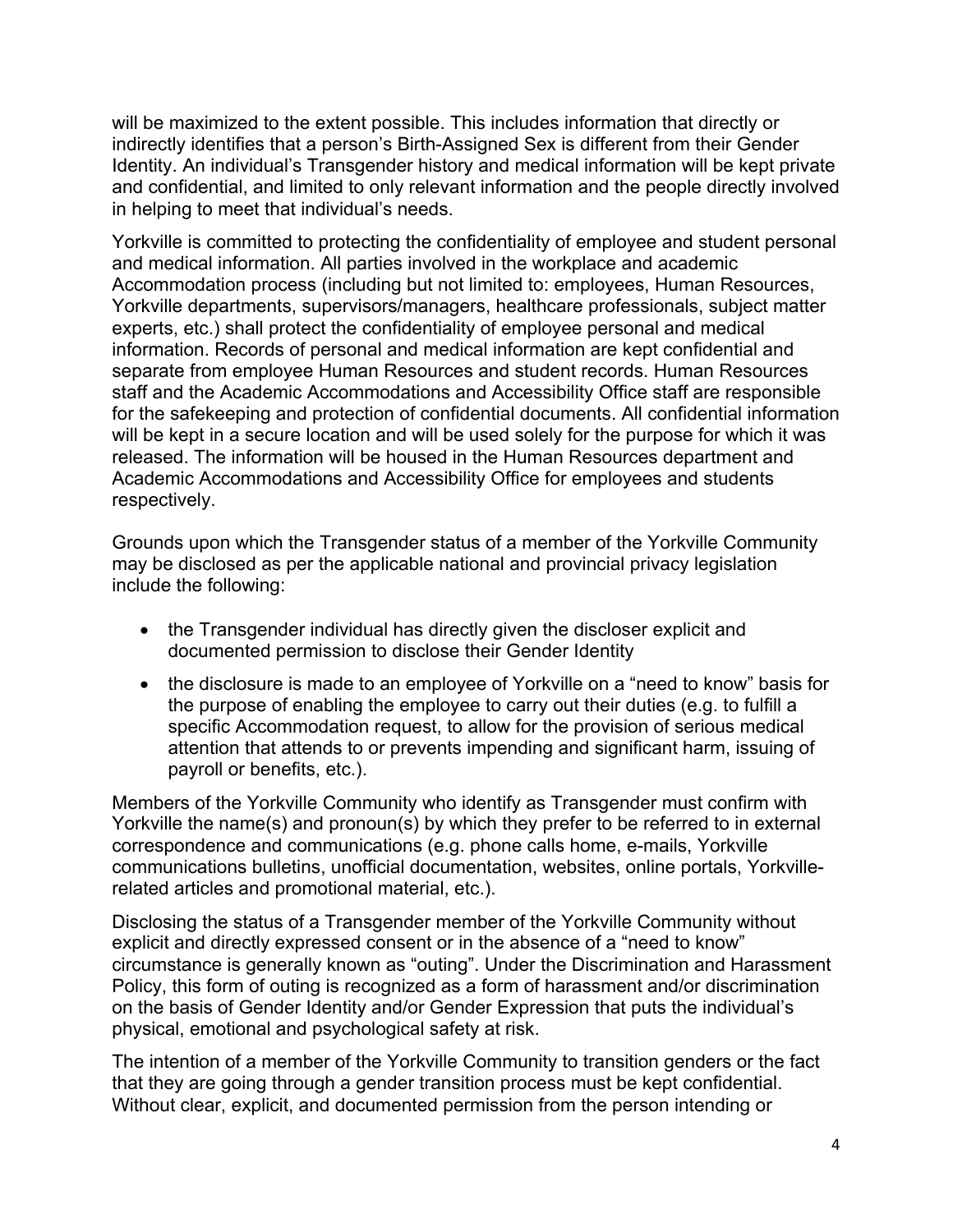undergoing a transition, disclosure is prohibited, except where such disclosure is necessary to protect the rights of the individual (including the provision of Accommodation), to change documentation kept by Yorkville or if required by legal process. If such a disclosure is appropriately made it must always be limited and only go as far as what can be reasonably determined to help prevent the development of a poisoned working and/or learning environment within the Yorkville Community. Disclosing the transition plans of a current member of the Yorkville Community may be necessary in this regard to manage expectations and to minimize inappropriate responses from others within the Yorkville Community.

# Gender Transition Guidelines

Yorkville will take reasonable steps to be supportive, understanding, respectful, responsive, and provide reasonable Accommodation to all members of the Yorkville Community who undergo a gender transition while at Yorkville. The following are guidelines and considerations which should be addressed when implementing an Accommodation Plan for an employee or student that is experiencing a gender transition and is requesting Accommodation. These guidelines and any associated timelines should be reflected within the Accommodation Plan which sets out the responsibilities and expectations of all parties involved, and mechanisms for monitoring and review of the plan.

- Employees may contact the health insurance provider Industrial Alliance to inquire into specifics on benefits coverage under the group policy through the secure website My Client Space accessible via ia.ca, or toll-free at 1-877-422- 6487 if offered as a part of their plan.
- Name and gender title changes Updates to name and gender changes within the applicable Yorkville information systems will take place as soon as reasonably possible as per the procedures mentioned above. Name changes within the Yorkville information systems may take time to process depending on the circumstances and any issues related to integration of different systems. As a best practice the use of gender titles (Ms., Mr., Mrs., etc.) should be avoided unless it is clear what title the individual prefers to use. The only exception to this provision is for any records that must match a person's legal name. The plan should also address any implications from the transition related to benefits as well.

It is important to recognize that some Transitioning individuals may not be able to change their identity documents legally. This may be because they are born in a jurisdiction that does not allow a change at all, or which requires proof of genderaffirming surgery, which is difficult to access, inappropriate or unavailable for many Transgender individuals. This underlines Yorkville's obligation to use a person's Preferred/Chosen Name without requiring a legal name change or any changed identity documents. Transitioning members of the Yorkville Community can be referred to Appendix C's list of federal and provincial/territorial